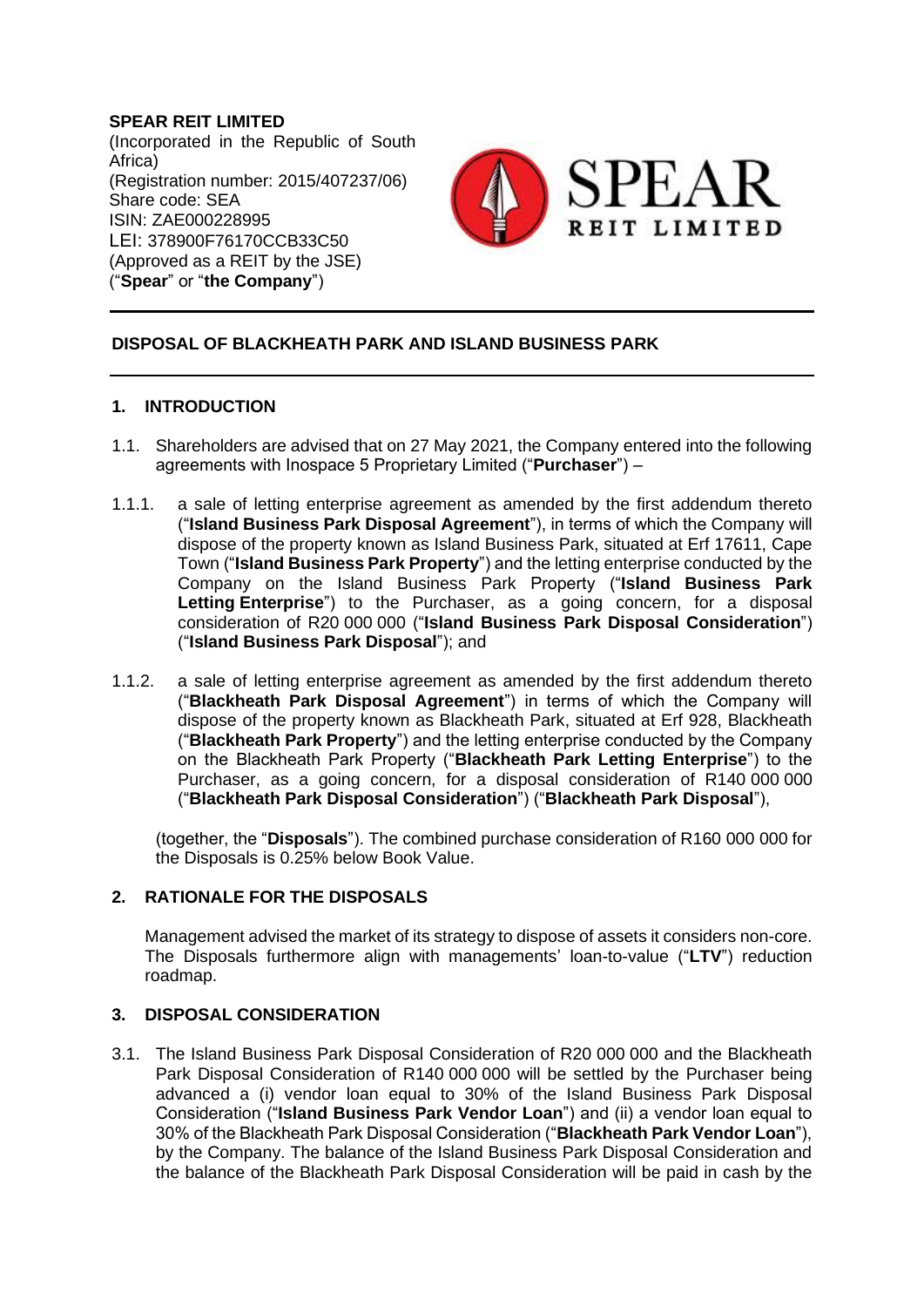Purchaser to the Company on the Island Business Park Property Transfer Date and the Blackheath Park Property Transfer Date, respectively.

- 3.2. The Island Business Park Vendor Loan shall be repaid within three years from the date of registration of transfer of the Island Business Park Property into the name of the Purchaser ("**Island Business Park Property Transfer Date**") and the Blackheath Park Vendor Loan shall be repaid within three years from the date of registration of transfer of the Blackheath Park Property into the name of the Purchaser ("**Blackheath Park Property Transfer Date**").
- 3.3. Each of the Island Business Park Vendor Loan and the Blackheath Park Vendor Loan will bear interest at the prime rate plus 2%, which interest shall be calculated daily, accrue monthly and be payable monthly in arrears.
- 3.4. If the Island Business Park Property Transfer Date and the Blackheath Park Property Transfer Date, respectively, do not occur on 1 October 2021, the Island Business Park Disposal Consideration will incur interest at the prime rate from 1 October 2021 until the Island Business Park Property Transfer Date and the Blackheath Park Disposal Consideration will incur interest at the prime rate from 1 October 2021 until the Blackheath Park Property Transfer Date. Notwithstanding the aforementioned, the Island Business Park Disposal Consideration shall not exceed R21 400 000 and the Blackheath Park Disposal Consideration shall not exceed R149 800 000.

#### **4. APPLICATION OF THE DISPOSAL CONSIDERATION**

The Island Business Park Disposal Consideration and the Blackheath Park Disposal Consideration will be applied by the Company to reduce debt in line with its stated LTV reduction roadmap.

#### **5. CONDITIONS PRECEDENT**

- 5.1. The Island Business Park Disposal is subject to the fulfilment of the following outstanding conditions precedent ("**Island Business Park Disposal Conditions Precedent**"):
- <span id="page-1-0"></span>5.1.1. the Purchaser being satisfied, in its sole discretion, with the results of the due diligence investigation in respect of the Island Business Park Letting Enterprise and delivering a written notice of its satisfaction to the Company;
- 5.1.2. the Purchaser obtaining mortgage finance on standard terms and condition for a sum of 70% of the Island Business Park Disposal Consideration within 15 business days after the fulfilment or waiver of the Island Business Park Disposal Condition Precedent in [5.1.1](#page-1-0) above;
- <span id="page-1-1"></span>5.1.3. the Purchaser, within 90 days of the date of signature of the Island Business Park Disposal Agreement, obtaining pre-sales of sectional title units to be created over the Island Business Park Property equal to 30% of the Purchaser's projected sales value;
- 5.1.4. if applicable, within 90 business days after the fulfilment or waiver of the Island Business Park Disposal Condition Precedent in [5.1.3](#page-1-1) above, the unconditional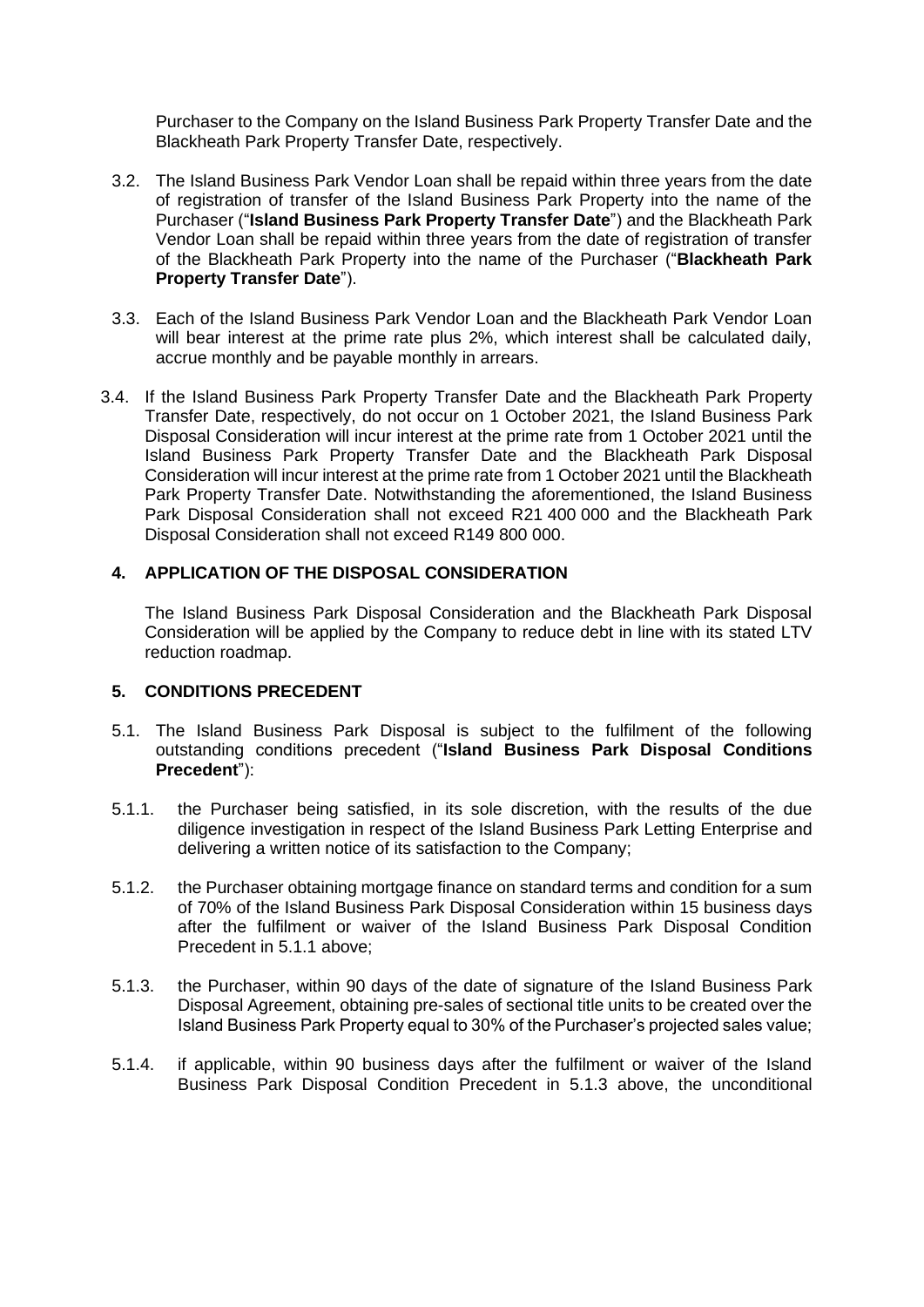approval of the competition authorities for the Island Business Park Disposal is obtained; and

- 5.1.5. the investment committee of the Company approving the Island Business Park Disposal within 10 days of fulfilment of the Island Business Park Condition Precedent in [5.1.1](#page-1-0) above.
- 5.2. The Blackheath Park Disposal is subject to the fulfilment of the following outstanding conditions precedent ("**Blackheath Park Disposal Conditions Precedent**"):
- <span id="page-2-0"></span>5.2.1. the Purchaser being satisfied, in its sole discretion, with the results of the due diligence investigation in respect of the Blackheath Park Letting Enterprise and delivering a written notice of its satisfaction to the Company;
- 5.2.2. the Purchaser obtaining mortgage finance on standard terms and condition for a sum of 70% of the Blackheath Park Disposal Consideration within 15 business days after the fulfilment or waiver of the Blackheath Park Disposal Condition Precedent in [5.2.1](#page-2-0) above;
- <span id="page-2-1"></span>5.2.3. the Purchaser, within 90 days of the date of signature of the Blackheath Park Disposal Agreement, obtaining pre-sales of sectional title units to be created over the Blackheath Park Property equal to 30% of the Purchaser's projected sales value;
- 5.2.4. if applicable, within 90 business days after the fulfilment or waiver of the Blackheath Park Disposal Condition Precedent in [5.2.3](#page-2-1) above, the unconditional approval of the competition authorities for the Blackheath Park Disposal is obtained; and
- 5.2.5. the investment committee of the Company approving the Blackheath Park Disposal within 10 days of fulfilment of the Blackheath Park Condition Precedent in [5.2.1](#page-2-0) above.
- 5.3. In addition to the above, the Island Business Park Disposal Agreement and the Blackheath Park Disposal Agreement are inter-conditional in that the one agreement will only become final and binding upon the other agreement becoming final and binding, simultaneously with the fulfilment or waiver of the final Island Business Park Disposal Condition in respect of the Island Business Park Disposal Agreement and the final Blackheath Park Disposal Condition in respect of the Blackheath Park Disposal Agreement.

#### **6. EFFECTIVE DATE OF THE DISPOSAL**

- 6.1. The effective date of the Island Business Park Disposal will be the Island Business Park Property Transfer Date, which shall be as soon as is reasonable and practicable after all the Island Business Park Conditions Precedent have been fulfilled or waived.
- 6.2. The effective date of the Blackheath Park Disposal will be the Blackheath Park Property Transfer Date, which shall be as soon as is reasonable and practicable after all the Blackheath Park Conditions Precedent have been fulfilled or waived.

# 7. **WARRANTIES AND OTHER SIGNIFICANT TERMS OF THE AGREEMENT**

Each of the Island Business Park Disposal Agreement and the Blackheath Park Disposal Agreement contains warranties, undertakings and indemnities by the Company in favour of the Purchaser, and by the Purchaser in favour of the Company, which are standard for transactions of this nature.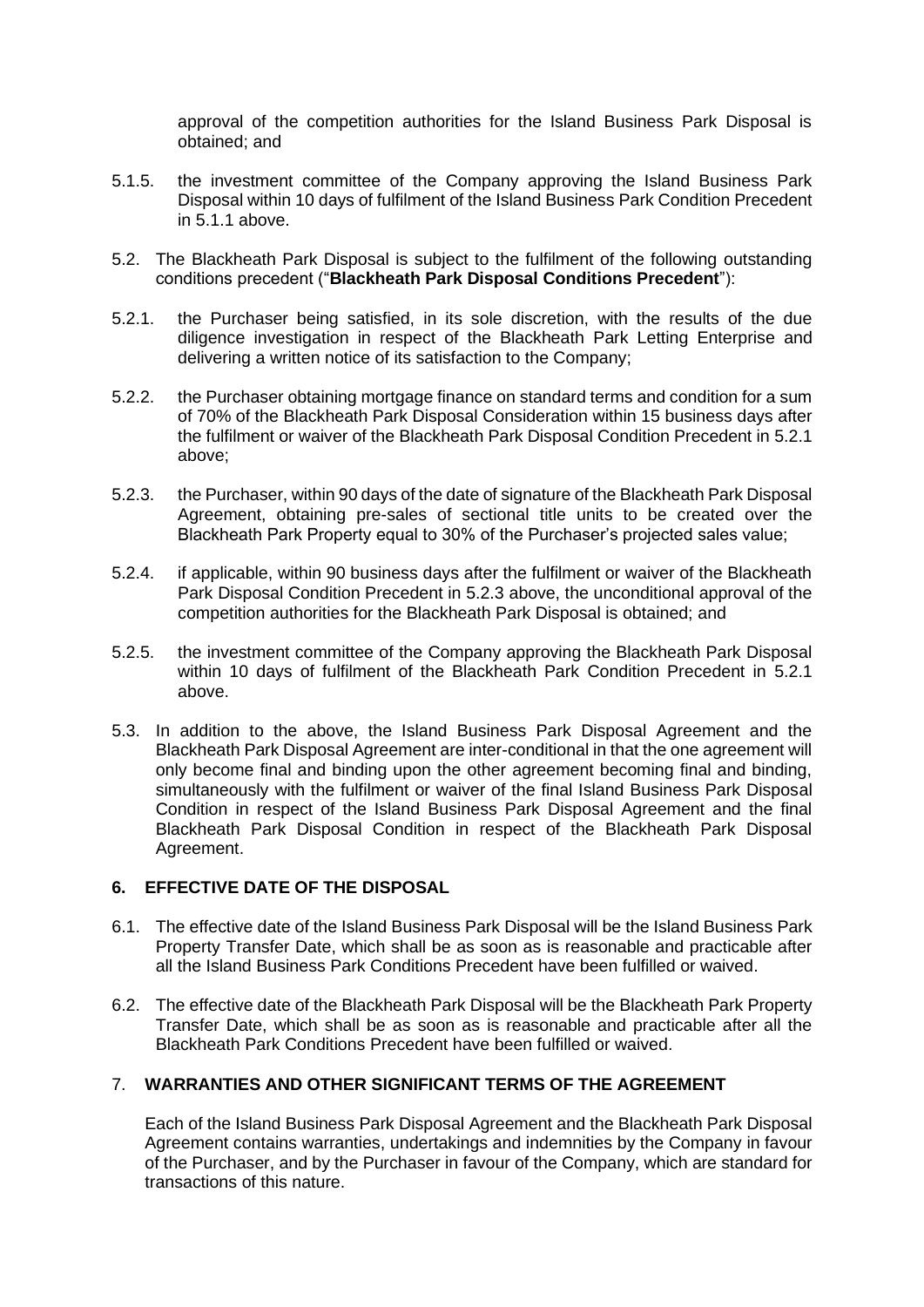# **8. THE PROPERTIES**

Details of the Island Business Park Property and the Blackheath Park Property are as follows:

| <b>Property</b><br>Name and<br><b>Address</b>                                    | Geographical<br><b>Location</b>              | <b>Sector</b> | Gross<br><b>Lettable Area</b><br>(m <sup>2</sup> ) | Weighted<br>Average<br><b>Gross Rental /</b><br>m <sup>2</sup> |
|----------------------------------------------------------------------------------|----------------------------------------------|---------------|----------------------------------------------------|----------------------------------------------------------------|
| Island<br>Business Park<br>situated at Erf<br>17611,<br>Cape<br>Town             | Paarden<br>Eiland,<br>Cape<br>Town           | Commercial    | 2 4 0 5                                            | R90.37                                                         |
| <b>Blackheath</b><br>situated<br>Park,<br>928.<br>Erf<br>at<br><b>Blackheath</b> | <b>Blackheath</b><br>Industria, Cape<br>Town | Industrial    | 37 334                                             | R35.08                                                         |

Notes:

- a) In addition to the Island Business Park Disposal Consideration and the Blackheath Park Disposal Consideration, the costs associated with the Disposals are estimated at R4 000 000 including VAT. Agents' commission is payable in respect of the Disposals.
- b) The Island Business Park Disposal Consideration payable in respect of the Island Business Park Letting Enterprise (which includes the Island Business Park Property) and the Blackheath Park Disposal Consideration payable in respect of the Blackheath Park Letting Enterprise (which includes the Blackheath Park Property) are considered to be its fair market value, as determined by the directors of the Company. The directors of the Company are not independent and are not registered as professional valuers or as professional associate valuers in terms of the Property Valuers Profession Act, No. 47 of 2000.

#### **9. FINANCIAL INFORMATION**

The value of the net assets comprising the Island Business Park Property as at 28 February 2021, being the date of the last audited annual financial statements, was R22 400 000.

The audited profits after tax attributable to the Island Business Park Property for the year ended 28 February 2021, was R2 705 833, based on the audited annual financial statements of Spear REIT Limited, which were prepared in terms of IFRS.

The value of the net assets comprising the Blackheath Park Property as at 28 February 2021, being the date of the last audited annual financial statements, was R138 000 000.

The audited profits after tax attributable to the Blackheath Park Property for the year ended 28 February 2021, was R13 176 437, based on the audited annual financial statements of Spear REIT Limited, which were prepared in terms of IFRS.